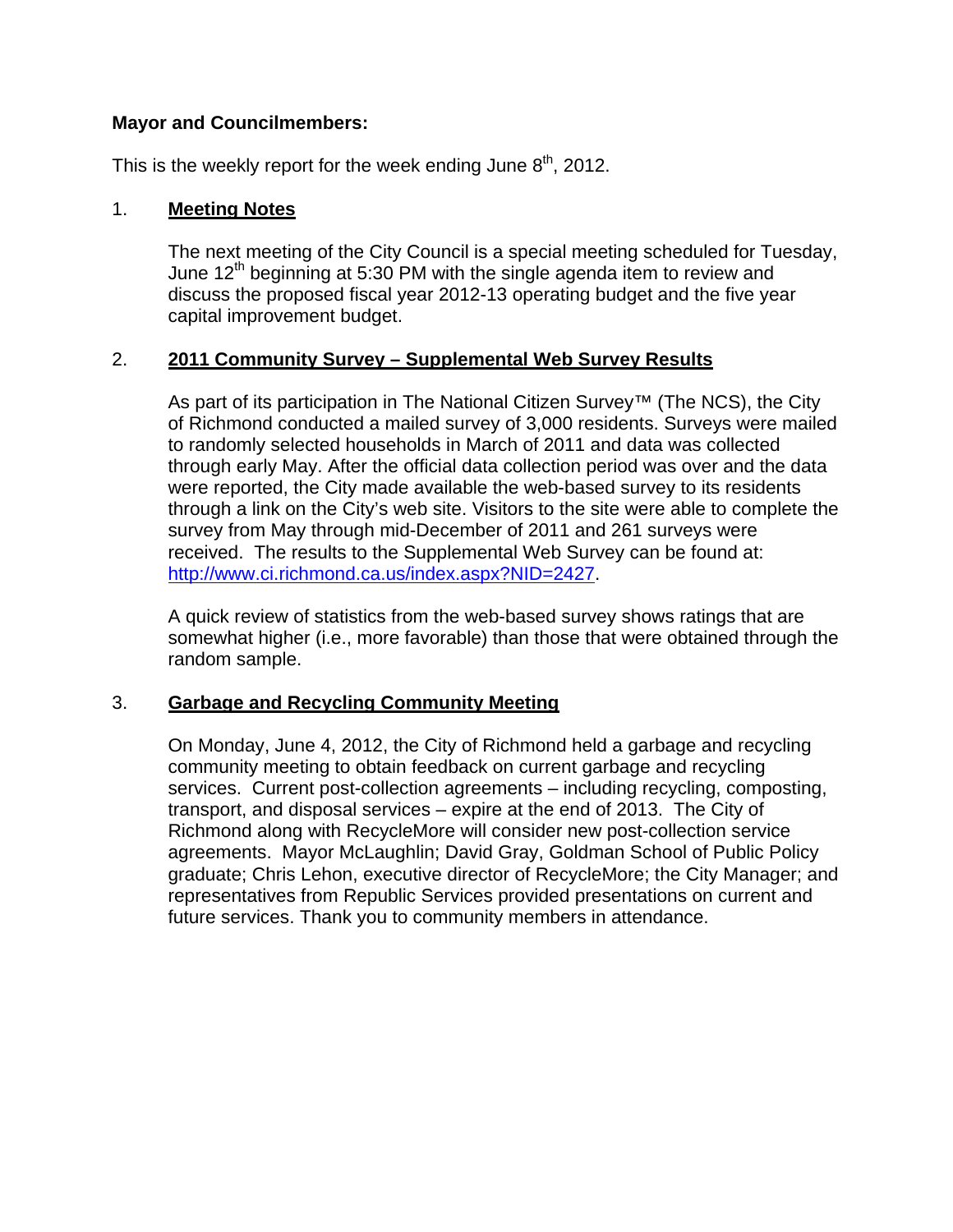

#### $\overline{4}$ . Solid Waste Planning Meeting - Thursday, June 14, 2012

On a related solid waste topic, there will be a planning study session/workshop for the West Contra Costa Integrated Waste Management Authority (RecycleMore) this Thursday, June 14, 2012 from 6:00 PM to 9:00 PM at Maple Hall located at San Pablo Civic Center (13831 San Pablo Avenue). Those who may be interested in obtaining more information please can visit recyclemore.com or call the agency at (510) 215-3125. The focus of this workshop is identifying the future of the Authority post collection services beginning in 2014. View the agenda at www.recyclemore.com.

#### $5<sub>1</sub>$ **Youth Service Champions - Chavez Elementary School**

On Thursday, June 7, 2012, 16 youth service champions, accompanied by staff from the City Manager's Office and Chavez Elementary School, visited the Vintage Heritage Nursing Center on 23<sup>rd</sup> Street and Lincoln Avenue bearing gifts bags of blankets, puzzles, games, and hygiene products for 45 nursing center patients.



Since February, led by the impact volunteering program Cities of Service, Richmond's fifth and sixth grade students engaged in sessions to identify a service opportunity within the school's neighborhood. The students opted to create and plan a project that would allow them to make human connections, thus choosing to "adopt" the Vintage Heritage Nursing Center. The students learned from nursing center staff that the patients were in need of blankets, games, and hygiene products. With this information, and upon learning that many nursing center patients are challenged by many health related issues and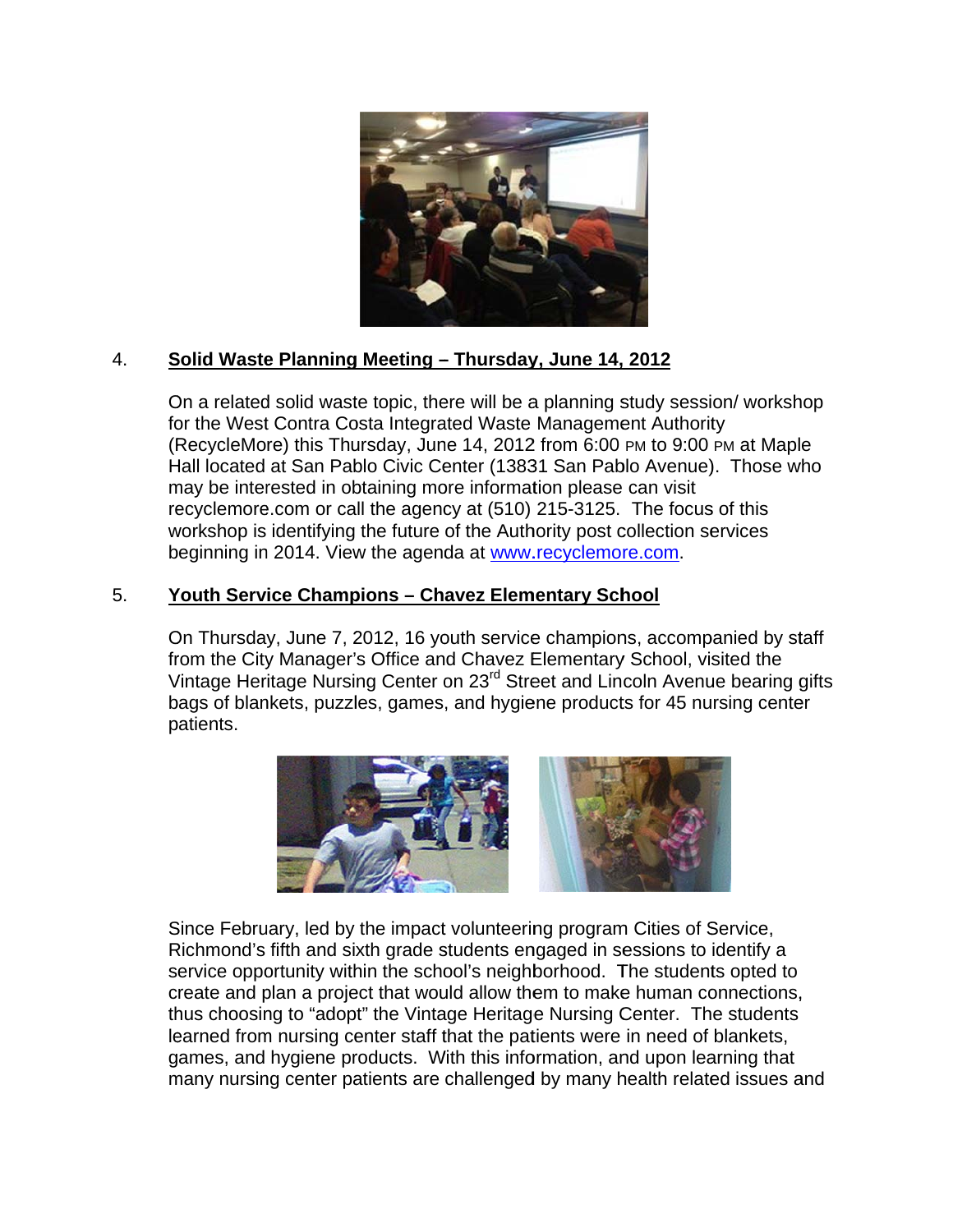loneliness, the students tirelessly fundraised to purchase the gift bag items for the nursing center patients.

After the items were purchased by a parent volunteer, the students enthusiastically prepared 45 bags for delivery to the nursing center. During the visit to the nursing center, Rosario Lopez, project leader and sixth grader, addressed the patients and staff and shared the students' commitment to service and support of the nursing center.

The patients and staff were emotionally moved by the students' act of kindness, but it was the students who were thankful for the opportunity to have direct contact with them and to experience the benefits of their volunteer efforts.



#### 6. **Richmond Approved to Join Marin Energy Authority**

The Marin Energy Authority (MEA) approved Richmond's request to join the Joint Powers Authority at its most recent Board meeting on Thursday, June 7<sup>th</sup>. The City is now one step closer to providing electric customers with a choice to purchase greener energy. The second reading of the enabling ordinance will placed on the June 19, 2012, Richmond City Council Meeting agenda.

Richmond customers would not be eligible to purchase power from the agency until April, 2013, at the earliest. We will continue to provide updates on the City's progress with this important initiative.

#### $7.$ **Public Works Updates**

Facilities Maintenance Division: The carpenters constructed and built a radio equipment cabinet for Fire Station 66: repaired the apparatus room door in Fire Station 61; repaired the shower walls and opened the unisex restrooms for public use in Shields Reid Community Center; and replaced the glass doors in Richmond Swim Center. Quotes were solicited to upgrade the entry doors of Richmond Swim Center as per ADA standards.

The painters refinished the doors of the Madeline Whittlesey Room of the main library and painted the metal grid over the emergency generator in 450 Civic Center Plaza building.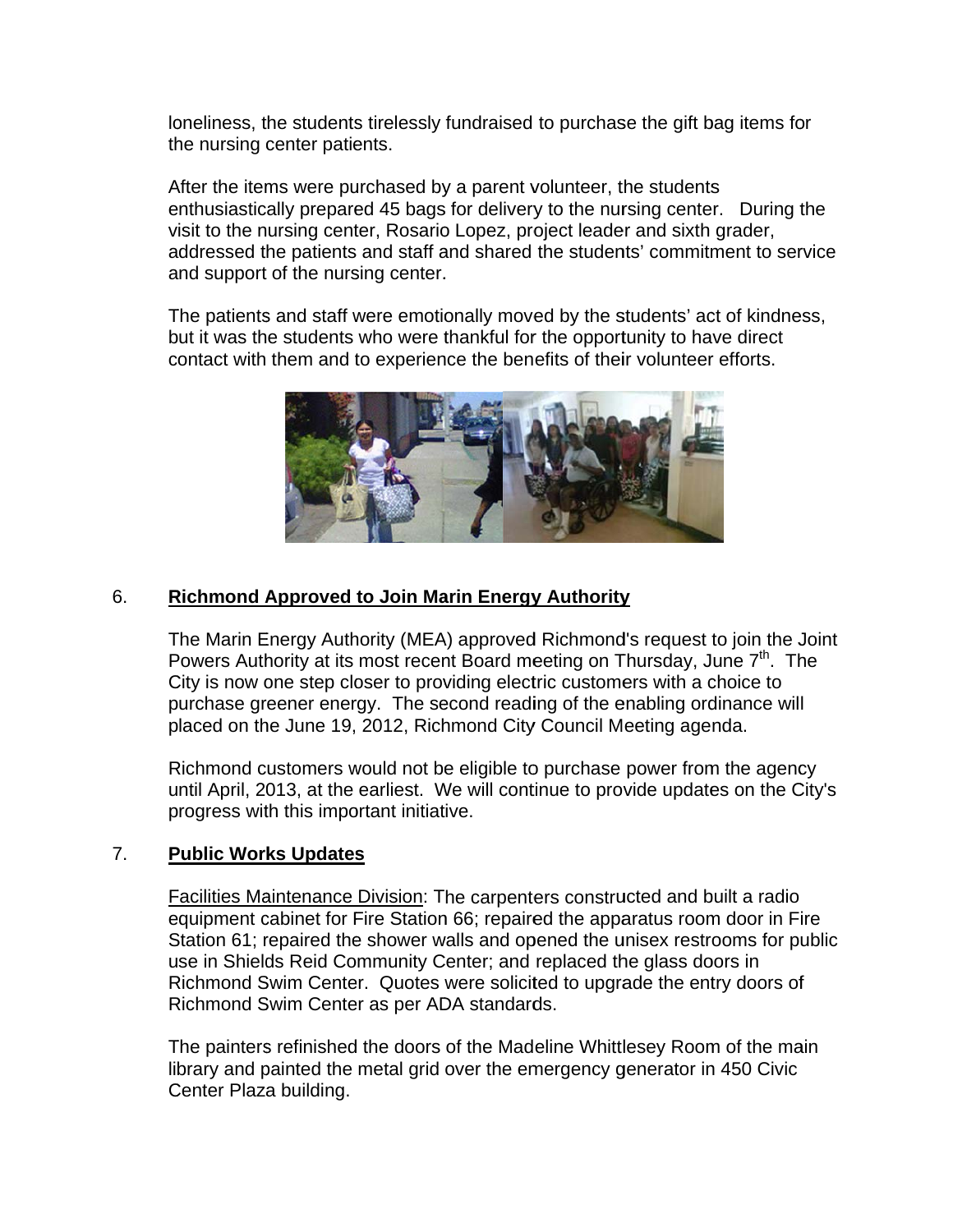The stationary engineers installed the new motor on the HVAC system in 450 Civic Center Plaza building; and, completed the drain waste, vent repairs, and HVAC work in Fire Station 67.

The utility section completed scrubbing and waxing the floors in the Police Department and moving the city stage from the Auditorium to the Art Center.

Parks and Landscaping Division: Parks crews performed general maintenance in the Very High Fire Severity Zones (VHFSZ) of El Sobrante; vegetation maintenance along Richmond Parkway, Carlson Boulevard, and Richmond Greenway; irrigation repairs in Nevin, Nicholl, Marina Green, Country Club Vista Parks, and North Richmond Ball Field; installed new irrigation controllers in the medians on Klose Way.

Construction is progressing in Solano Park.



The Tree Crew completed tree pruning in Burg Park.

Streets Division: The Pavement Maintenance crew prepared and paved patches on 17<sup>th</sup> Street and Lincoln Avenue, 2700 and 2800 blocks of Roosevelt Avenue, pothole patched both sides of Hilltop Mall Road from egress and ingress points of I-80 to Robert Miller Drive; and, continued patching potholes throughout the rest of the City.

The Traffic Signs and Lines shop fabricated a variety of directional signs, performed sign maintenance, and installed painting and pavement markings throughout the City.